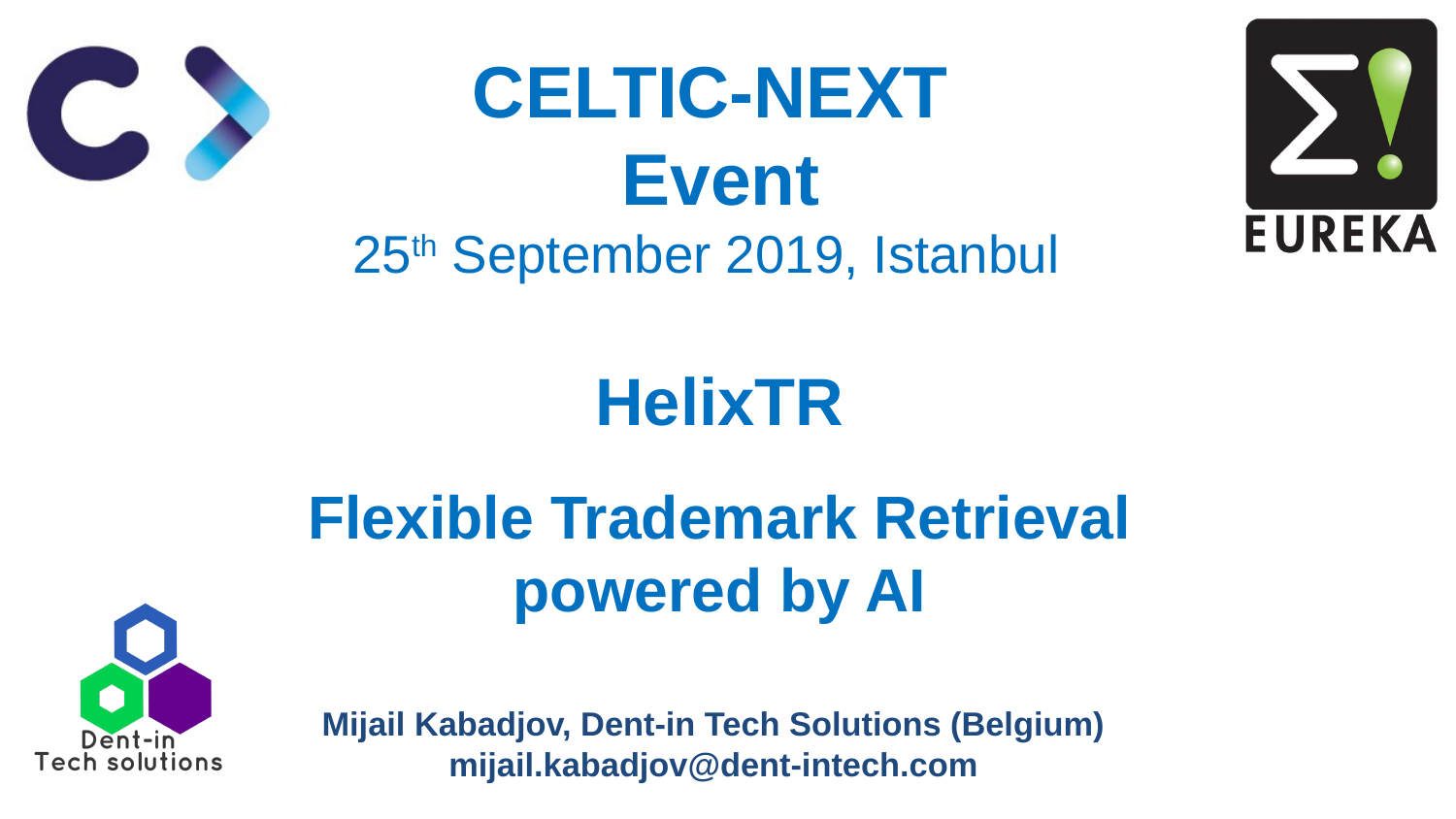# **Teaser/HelixTR**

General-purpose search engines are not suited for specialized search, such as, Trademark Retrieval

## **Flexible Trademark Retrieval powered by AI:**

• **to address digital in-use validation** (i.e., common-law in the US), **classification schemes** in a flexible and unified manner (e.g., WIPO's NICE classes vs. China's trademark subclass system), and ● to **empower Search and Watch Analysts** of Trademarks around

- and monitoring,
- hence, filling in a gap in modern search engines' offer,
- to enable making use of different **goods and services**
- the World



**• to target a niche market**, that of, trademarks legal registration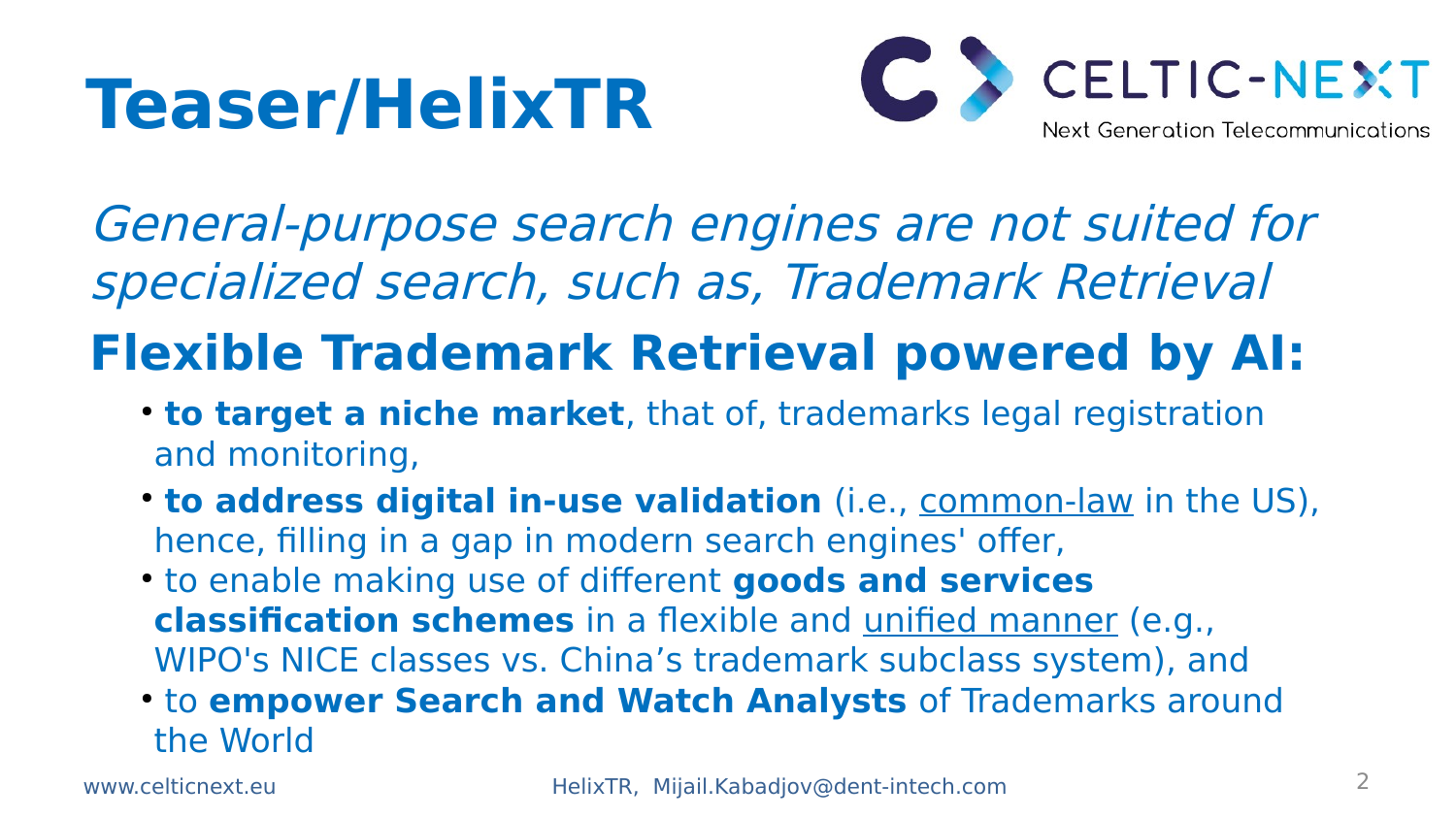3

# **Organisation Profile G >**

# Dent-in Tech Solutions sprl

- Born in Brussels (just like TinTin) in October 2018
- Specializes in (among others): > AI/NLP Consultancy > Text/Data Analytics
- URL: [www.dent-intech.com](http://www.dent-intech.com/)
- Currently on a quest towards its first product...





www.celticnext.eu HelixTR, Mijail.Kabadjov@dent-intech.com





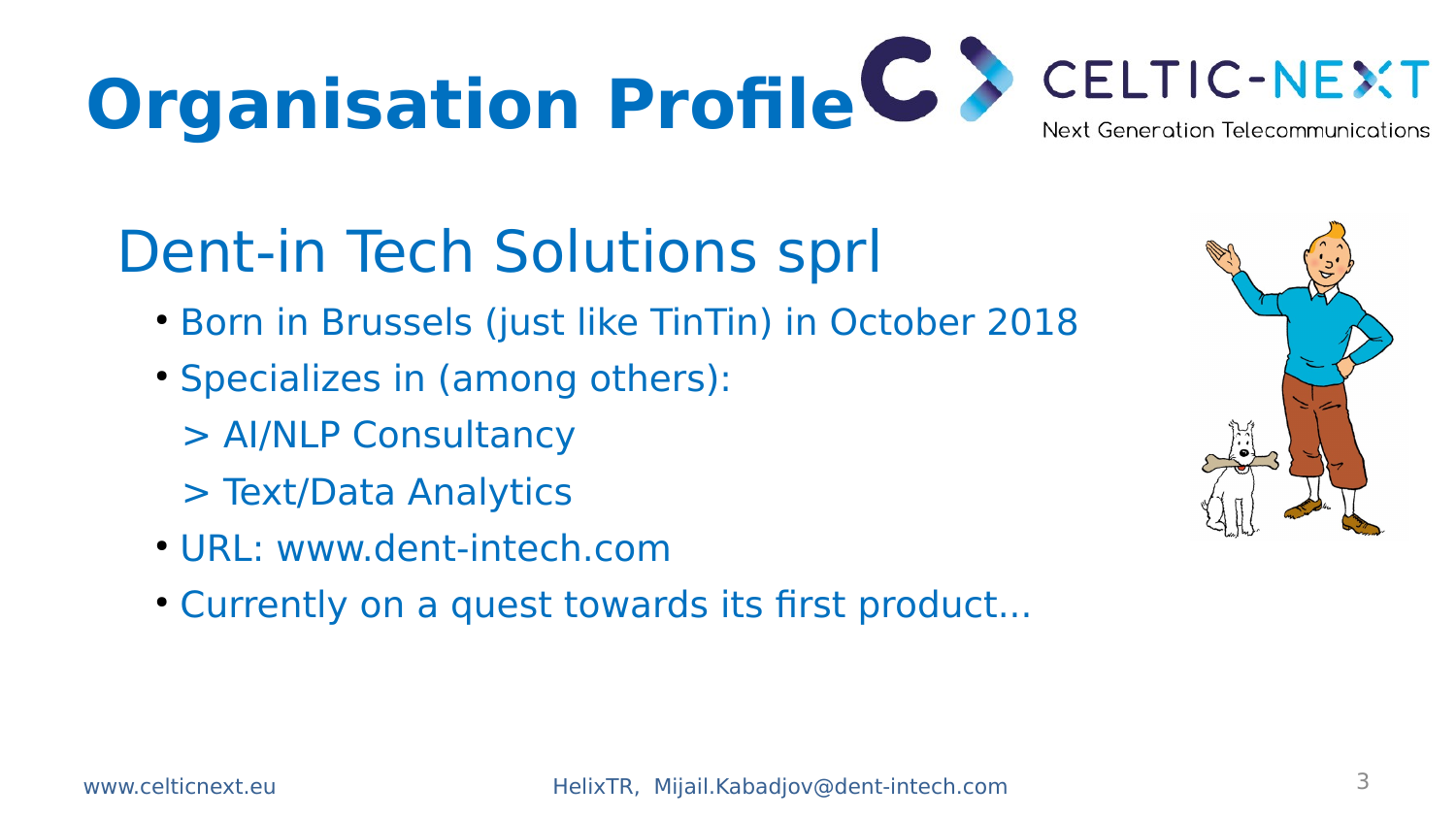# **Introduction (1)**

4

### Main Goal: to develop a flexible trademark retrieval

platform powered by AI

### **Four main lines of work** (with work packages therein):

- 1) AI/NLP (relevancy scores, AMR/morpho-/phoneme parsing)
- 2) Data Collection and Unification (main registers, goods&services classification systems - NICE, China's subclass system - lexicons)
- 
- 3) IR (Crawling/Search Engine Solution Solr/Elasticsearch/Nutch) 4) SW (infrastructure, repos, CI, QA - Spring 5.0)

www.celticnext.eu HelixTR, Mijail.Kabadjov@dent-intech.com

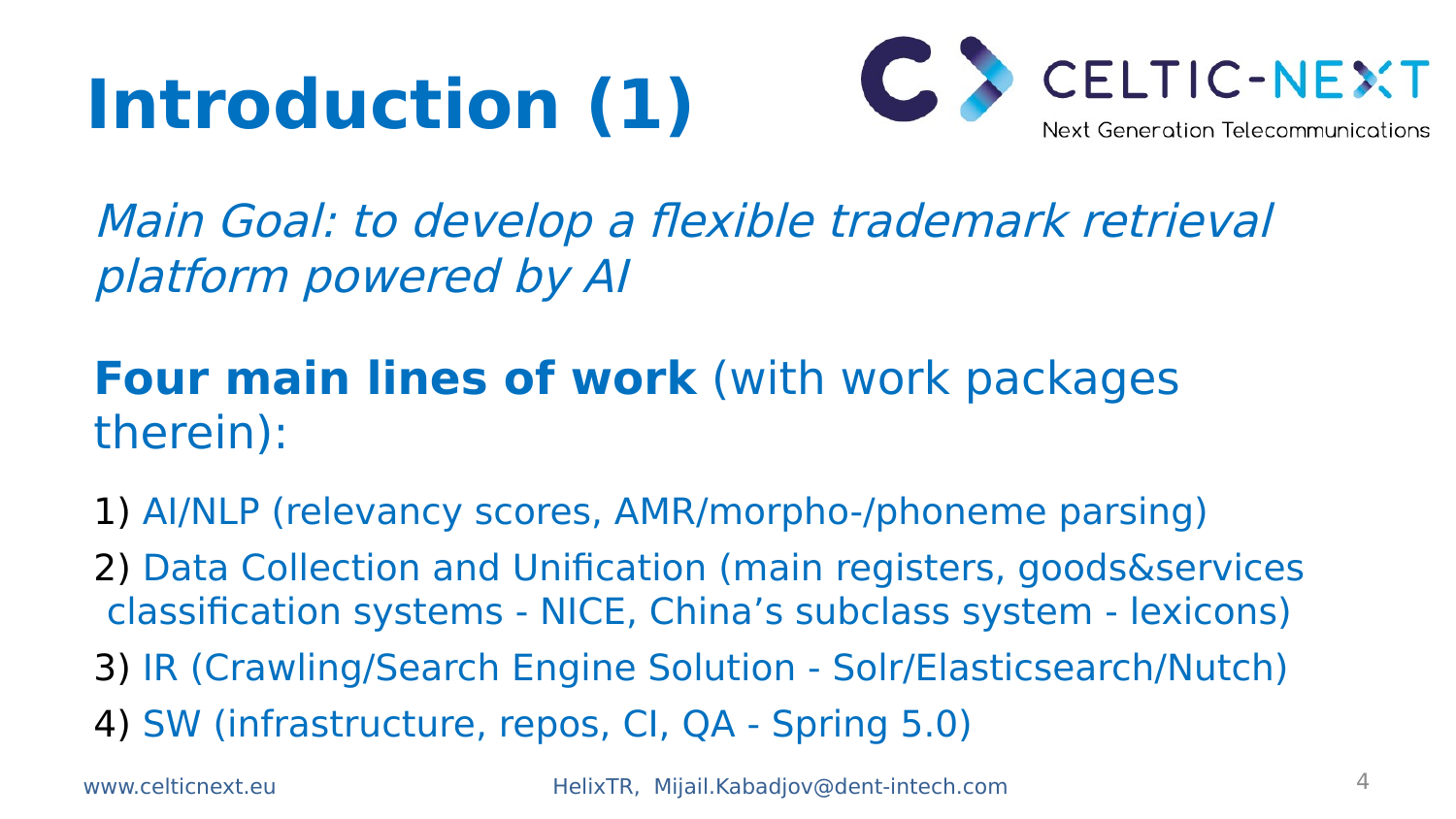# **Introduction (2)**

Outcome: The niche market of trademark searching and watching is met.

### **Servicing clients such as:**

- International IP protection agencies (e.g., WIPO)
- Law firms specializing in trademark registration and monitoring
- Other players in the field

#### Proposed duration 30-36 months.



www.celticnext.eu HelixTR, Mijail.Kabadjov@dent-intech.com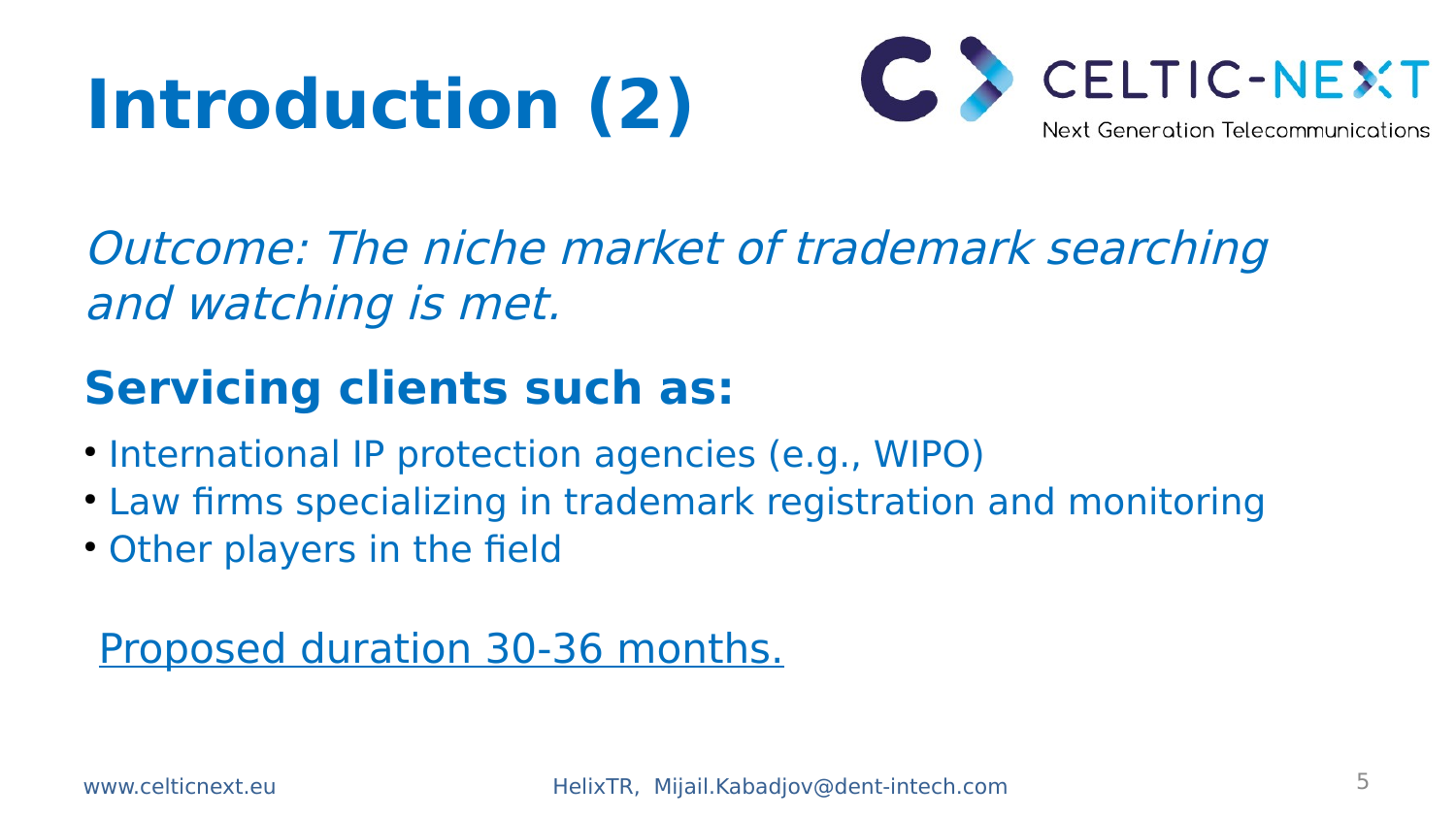# **Partners**

- Potential Consortium:
- **Dent-in Tech Solutions** (Belgium): Specialized AI/NLP parsing
- TBC: **University** (Germany): IR research
- TBC: **Company2** (Romania): Software/Spring Boot
- TBC: **Company3** (USA): Elasticsearch/Solr/Nutch
- **TBC: Anyone interested? (ideally with expertise in IP/trademarks)**